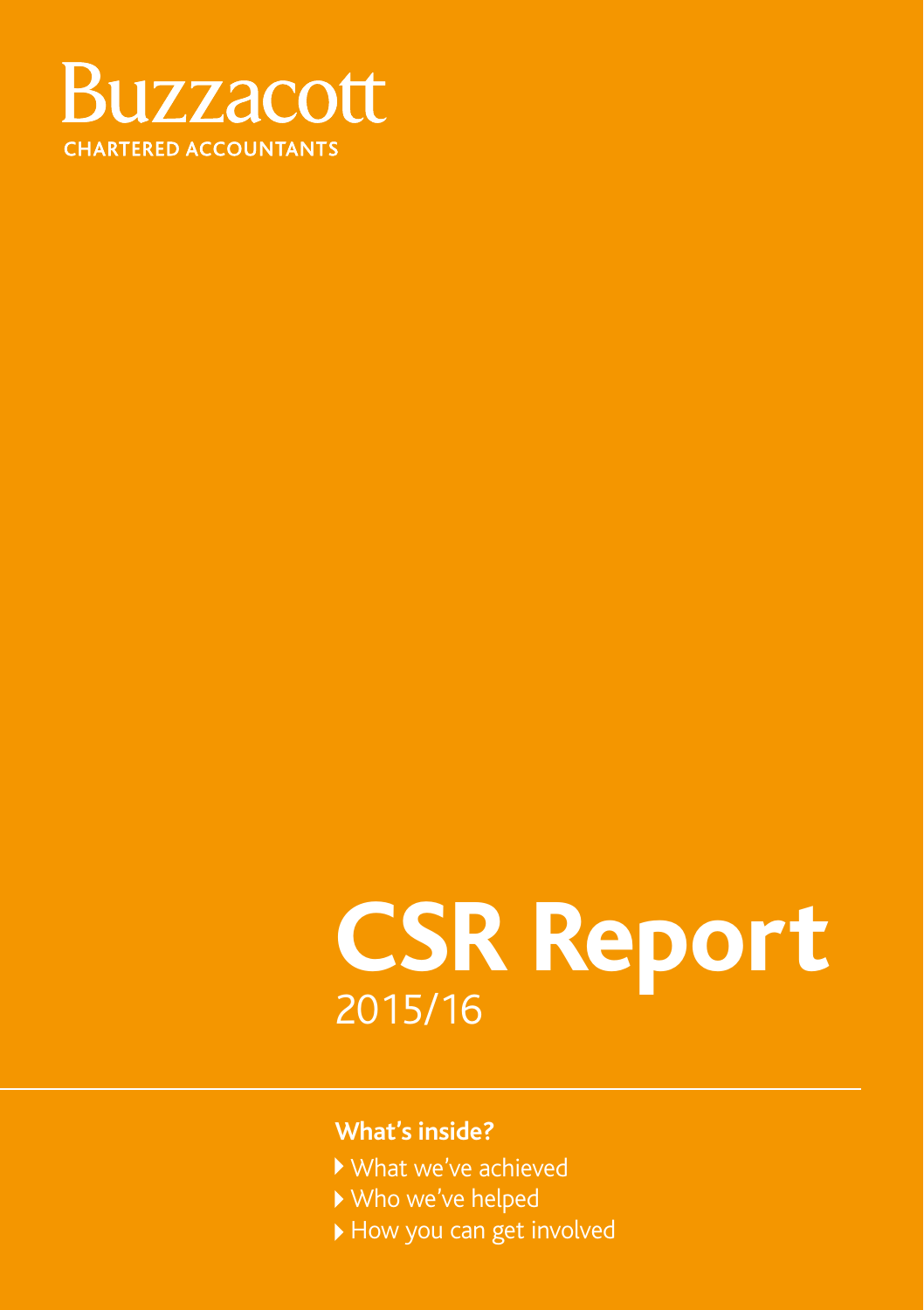### **In 2015/16:**

### Target volunteering hours:

**1,100**

Total volunteering hours achieved:



**4,438** hours available:

Total volunteering

of available hours taken up **21%**

**£2,747** Donated as matched giving

## **£15,786**

Donated as one-off grants or other donations, of which

**£4,600**

went to charities suggested by team members

### 66

"There was just one girl in the group out of about 50. She wanted to go home at the beginning of the day but I was able to encourage her to stay and have fun." **Sarah McQuillan (BETS), Volunteer football coach**

## **Welcome**

#### to the second Buzzacott CSR report

In this report, we'll be looking back at our achievements during 2015/16 as well as highlighting our continuous sustainability efforts, the charities we have supported and opportunities for you to get involved in the future.

Our objectives for 2016/17 include:

- ▶ Removing barriers to volunteering by promoting flexible volunteering
- Communicating externally to encourage a wider range of suitable charities to apply for grant funding

Achieving these will help us to increase our impact on the communities around us. **We also want to keep up our good work on environmental sustainability, which is why we've decided to make this year's report smaller and more focused to reduce the materials involved.**

It has always been important to us to think about the world beyond our office walls. As Trustees of the Stuart Defries Memorial Fund, we aim to make an impact both through direct giving and by supporting our colleagues in going out into the world and using their time and effort to make a difference to people's lives. Once again we owe a big thank you to everyone who has taken part, whether by volunteering, proposing a charity or even just by recycling your sandwich wrapping.

Thank you, **Scott Barber, Amanda Francis & Kath Patel** 

#### **ABOUT THE STUART DEFRIES MEMORIAL FUND**

The Stuart Defries Memorial Fund was established in 2003 and is dedicated to helping socially and economically deprived children and young people in the City of London and adjoining boroughs. It is the engine behind all of our charitable CSR activity and supports our volunteering and matched giving programmes as well as making grants to suitable charities.

The Trustees meet four times a year to consider grant applications. These come directly from the charities, or from staff or client suggestions.

**We keenly encourage suggestions from staff for potential recipient charities whose work aligns with our charitable objectives.** An ideal application will come from a small, local charity to ensure that a typical grant of

**£250 £500** has a meaningful impact.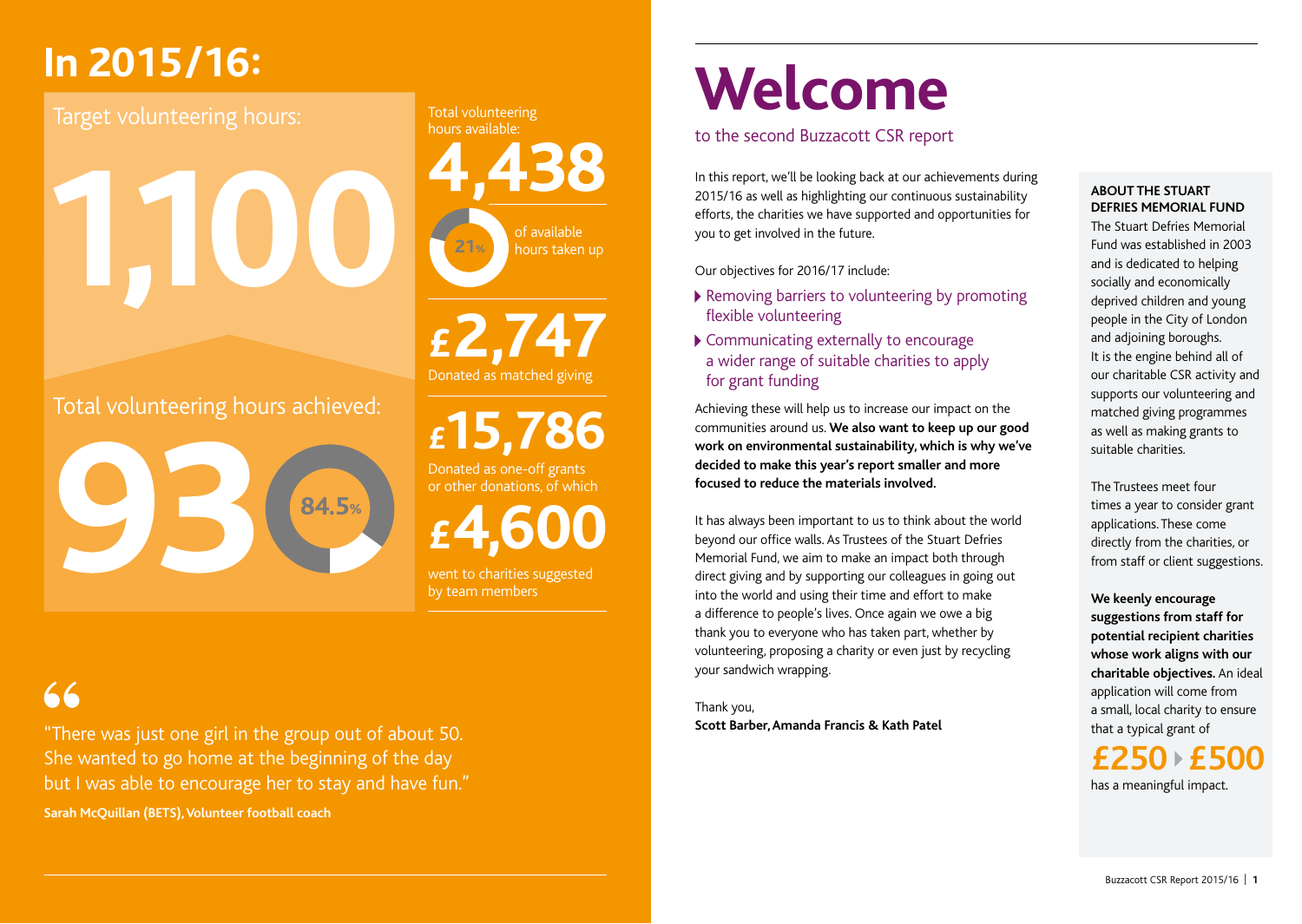## **How it works**

If you donate money to charity or sponsor a friend or colleague, Buzzacott will contribute an equal amount, doubling your contribution. This applies to every staff member up to a limit of £50 each per financial year.

Colleagues are more than welcome to recommend a UK charity to the Buzzacott Stuart Defries Memorial Fund for a financial grant.

#### **MATCHED GIVING**

If you donate money to charity or sponsor a friend or colleague, **Buzzacott will contribute an equal amount, doubling your contribution.** This applies to every staff member up to a limit of £50 each per financial year. The only restriction is that the charity receiving funding must be a UK registered charity. To claim matched giving, all you have to do is forward proof of the donation (e.g. an e-mail confirmation from the chosen charity) to the CSR team and the rest will be arranged for you.

#### **NOMINATING A CHARITY**

Colleagues are more than welcome to recommend a UK charity to the Buzzacott Stuart Defries Memorial Fund for a financial grant. **These grants are usually for £500 or less and recommendations are most likely to be successful if the charity is relatively small** and its work chimes with the fund's objectives (to support children and young people in the City and adjoining boroughs).

If there is a charity you would like to nominate, please send the charity's registration number or a link to their website to the CSR team to take forward. The Trustees usually meet to consider applications in January, April, July and October.

Buzzacott allows every member of staff 14 hours of work time per financial year to volunteer.



#### **VOLUNTEERING**

Buzzacott allows every member of staff 14 hours of work time per financial year to volunteer.

You can use your allowance to take part in:

- Group volunteering organised by Buzzacott
- Flexible volunteering chosen by you (with help from us)
- Your own personal volunteering

Group volunteering days are advertised by e-mail and on notice boards. To take part, simply fill in a one-off volunteering form (and health & safety declaration) for your manager to sign. You then need to send the completed form to the CSR team who will handle the rest. You'll also need to follow these steps if you take part in volunteering in or out of work time which you have organised yourself.

If you're interested in longer-term volunteering opportunities such as Reading Partners, which is also covered by your allowance, please contact the CSR team.

If you take part in volunteering in or out of work time which you have organised yourself, please fill in a one-off or on-going volunteering form as appropriate and have it signed off as above. Or if you'd like to volunteer flexibly (individually/small group) but don't have anything arranged, please contact the team.

> **Our contact details are on the back page and the forms can be found at:**  Internal\HR\BSDM\_Fund\ Volunteering Application Forms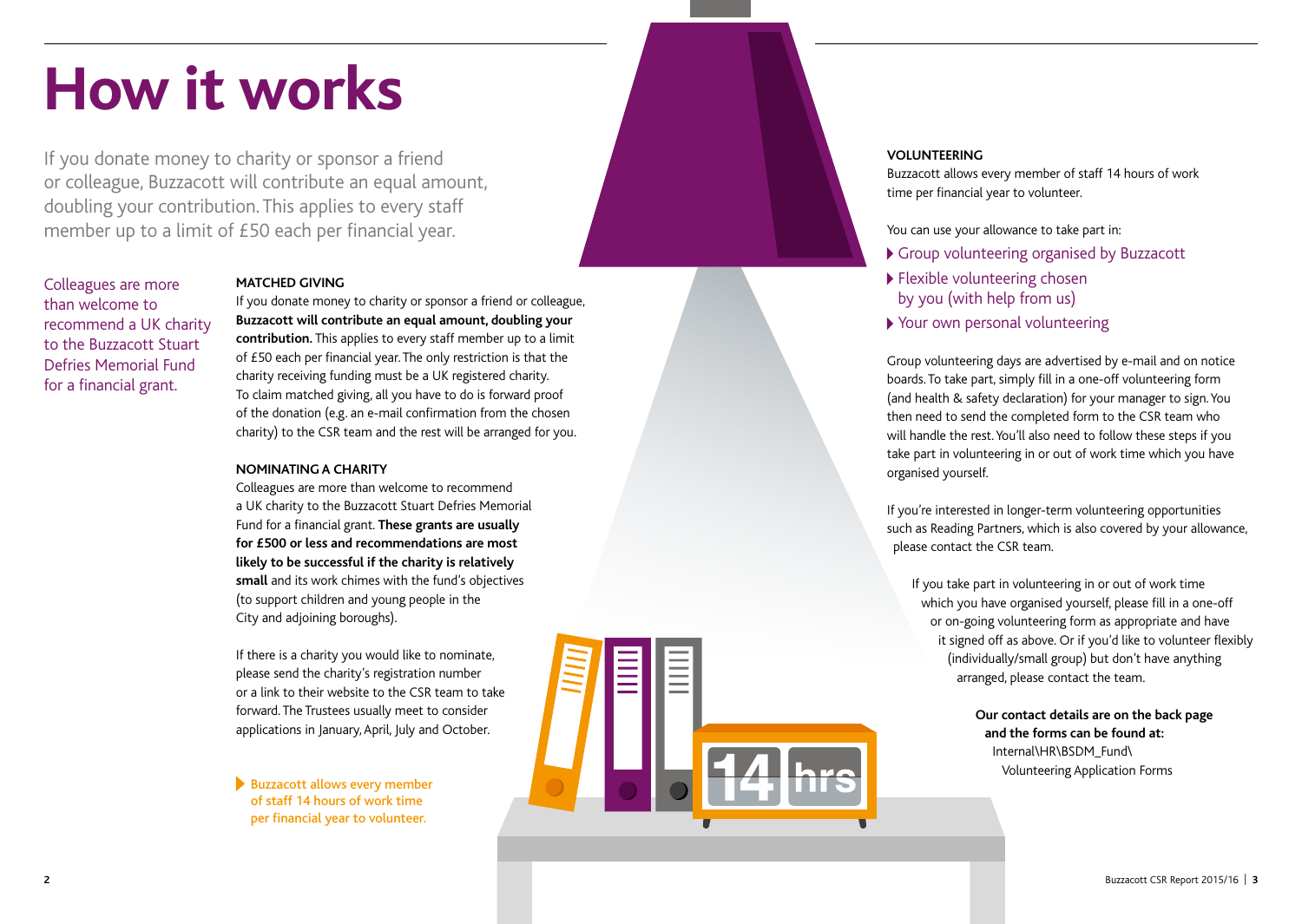## **Case studies**

### **Employees**

#### **FIRM-WIDE VOLUNTEERING:**

#### **Reading Partners**

Reading Partners spend **one lunchtime every other week (alternating with a colleague) with pupils at Global Primary School in Bethnal Green,** listening to them read and playing word-based games.

"You can see that the children benefit as their reading improves and it's good to see this tangible proof that you've helped. It's also rewarding to see the children becoming more confident, coming out of their shells and improving their speech."

**Mary Ward, Reading Partner, BETS team**



Patrick Walker of the Corporate team, uses his volunteering allowance to support his own personal volunteering.

During the week, **he assists with planning and running games, activities and challenges for Cubs, Scouts and Explorers.** He also helps plan and run weekend camping trips and summer camp.

"I absolutely love volunteering through Scouts. You see the kids develop their abilities and see the sense of achievement. The Scouts gives young people opportunities they otherwise may not have. There are bursaries for hard-up families so everyone can join and benefit."

**Scouts (personal volunteer), Corporate team**



### **Recipients**

Here are a few examples of charities we have funded during the year. Most of our recipients apply directly but we also take staff suggestions and do some of our own research into charities that are a good match.



#### **STAFF SUGGESTION:**

#### **Alexandra Wylie Tower Foundation**

The AWTF works with local schools and community groups in north London to **help children and young people with basic provisions such as clothing, as well as mentoring and extra-curricular activities,** particularly in the sciences and performing arts.



#### **DIRECT APPLICATION: Young Urban Arts Foundation**

Young Urban Arts work in some of **London's most deprived wards with a broad section of young people** including those on behavioural orders, repeat offenders and self excluders. **Their outreach urban arts workshops blend soft skills and practical training**, working with the creative sector to make sure that the training reflects skills shortages and ultimately results in work placements.



#### **TRUSTEE RESEARCHED: Ministry of Stories**

The Ministry of Stories is a **writing and mentoring centre in east London**, where anyone aged 8-18 can go and **improve their writing and discover that expressing themselves in writing is something they can succeed at and enjoy.** The charity runs school workshops and out-of-school writing clubs.



#### **LOCALGIVING: Hackney Playbus, Rewrite & Toyhouse**

**LocalGiving is an advocacy and membership organisation for small, local charities.** Among the benefits of membership are the chance to **take part in mass fundraising campaigns and training and advice on fundraising as well as using social media.** LocalGiving members and potential members include charities that are good partners for the Buzzacott Stuart Defries Memorial Fund (BSDMF), especially as they are often very small so our typical grants have a real impact. **This year, we paid the LocalGiving membership fees of Hackney Playbus, Rewrite and Toyhouse.** 

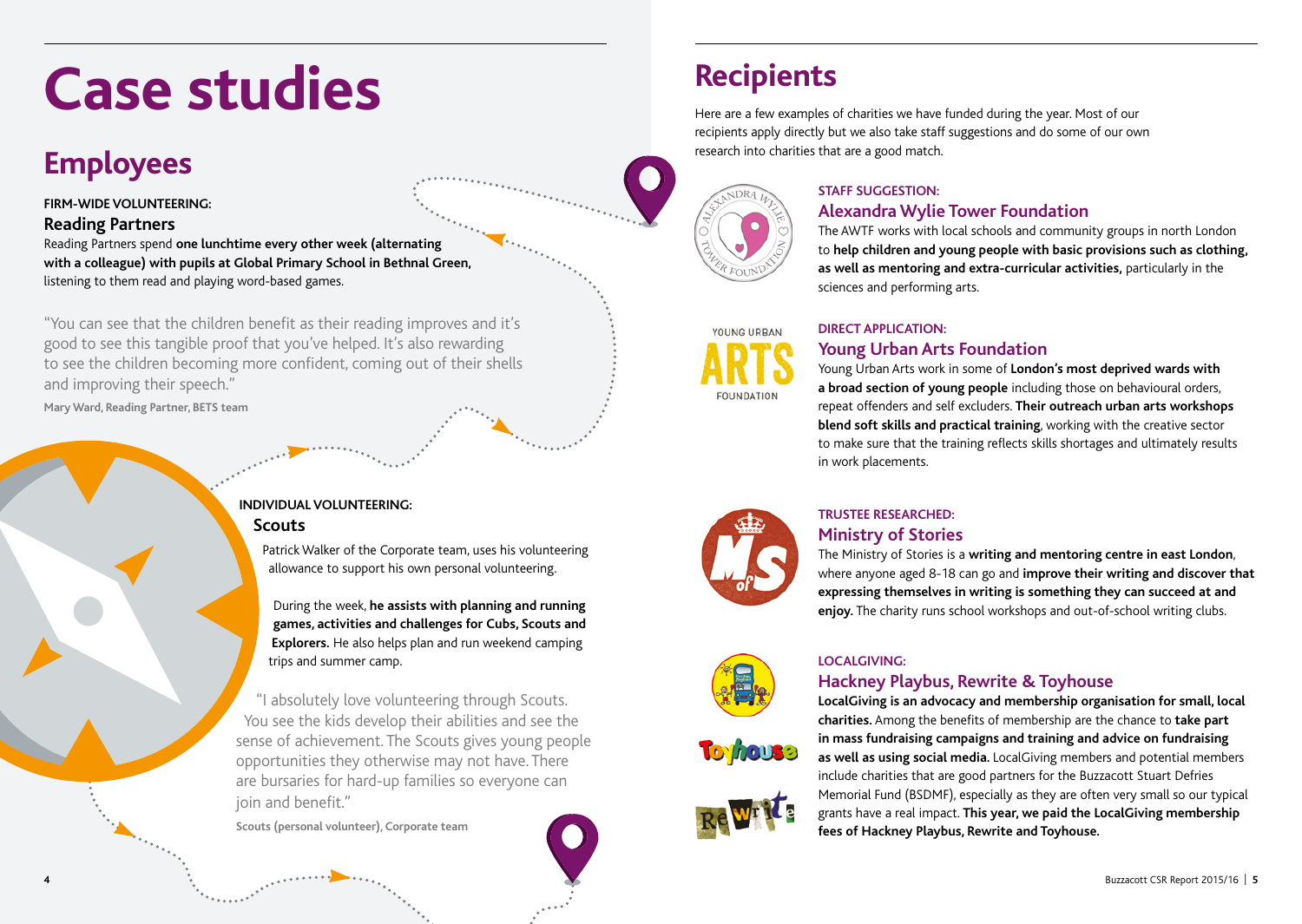## **The environment**

Our environmental performance is an important part of our Corporate Responsibility.



We have built energy saving into our office and processes – for example, almost **all of our lights are operated by motion sensors so that they are only on when needed, our printers default to double-sided printing to reduce paper use and we can recycle a large range of materials.** An important focus this year has been the environmental and ethical performance of our supply chain as you will see below.

#### **OUR SUPPLY CHAIN**

Our suppliers are an important part of our efforts to **reduce our environmental impact** and when we look for new suppliers, their environmental performance is a deciding factor. We have also designed processes to help us to be more eco-friendly, for example by reducing deliveries.

We have sent zero waste to landfill since 2011.

Our catering, cleaning, maintenance, stationery and archive partners are all ISO14001 accredited and many have gained other environmental accreditations and awards. We use a zeroto-landfill waste operator and have sent no waste at all to landfill since 2011 (non-recyclable waste is burnt to generate energy). **Contractor employees who work in our building (for example our cleaners) are paid London Living Wage or better** and we monitor to make sure their health and safety needs are taken care of.

Last year, we took a big step forward by changing our print supplier to an environmentally friendly firm, closing a large gap in our green supply chain. Lithographic printing especially is highly polluting. It uses a lot of water and many harmful chemicals, is energy intensive and results in waste from paper, aluminium and other materials as well as polluted water run off.

A total of 836

trees have been saved between October 2015 and September 2016

Our new supplier, Seacourt, uses a cutting-edge litho process<br>that is both water free and chemical free. It is a carbon neutra<br>and a closed-loop zero waste business and its green that is both water free and chemical free. It is a carbon neutral and a closed-loop zero waste business and its green accreditations are multiple (ISO14001, EMAS) and include three Queen's Awards for Enterprise (Sustainable Development). They are, of course, printing this report!

> Finally, at the very end of last year we opened a new account with Green Tomatoes, an environmentally friendly taxi company – an alternative option for colleagues wanting to travel ethically.

#### **WASTE MANAGEMENT RESULTS**

There has been steady improvement in our recycling rates throughout the year, we think thanks to general awareness and revised signage.

|                  | Recycled<br>kg | <b>Waste</b><br>to energy | <b>Recycling</b><br>rate | <b>Trees</b><br>saved |
|------------------|----------------|---------------------------|--------------------------|-----------------------|
| Oct 2015         | 5,570          | 3,070                     | 64%                      | 76                    |
| <b>Nov 2015</b>  | 4,740          | 3,025                     | 61%                      | 65                    |
| Dec 2015         | 5,095          | 2,625                     | 66%                      | 72                    |
| Jan 2016         | 5,083          | 2,583                     | 66%                      | 70                    |
| Feb 2016         | 4,500          | 2,167                     | 68%                      | 62                    |
| Mar 2016         | 4,583          | 2,292                     | 67%                      | 63                    |
| Apr 2016         | 5,125          | 2,458                     | 68%                      | 70                    |
| May 2016         | 4,917          | 2,292                     | 68%                      | 67                    |
| June 2016        | 5,104          | 2,458                     | 67%                      | 69                    |
| <b>July 2016</b> | 5,167          | 2,208                     | 70%                      | 70                    |
| <b>Aug 2016</b>  | 5,875          | 2,208                     | 73%                      | 79                    |
| Sep 2016         | 5,447          | 2,039                     | 73%                      | 73                    |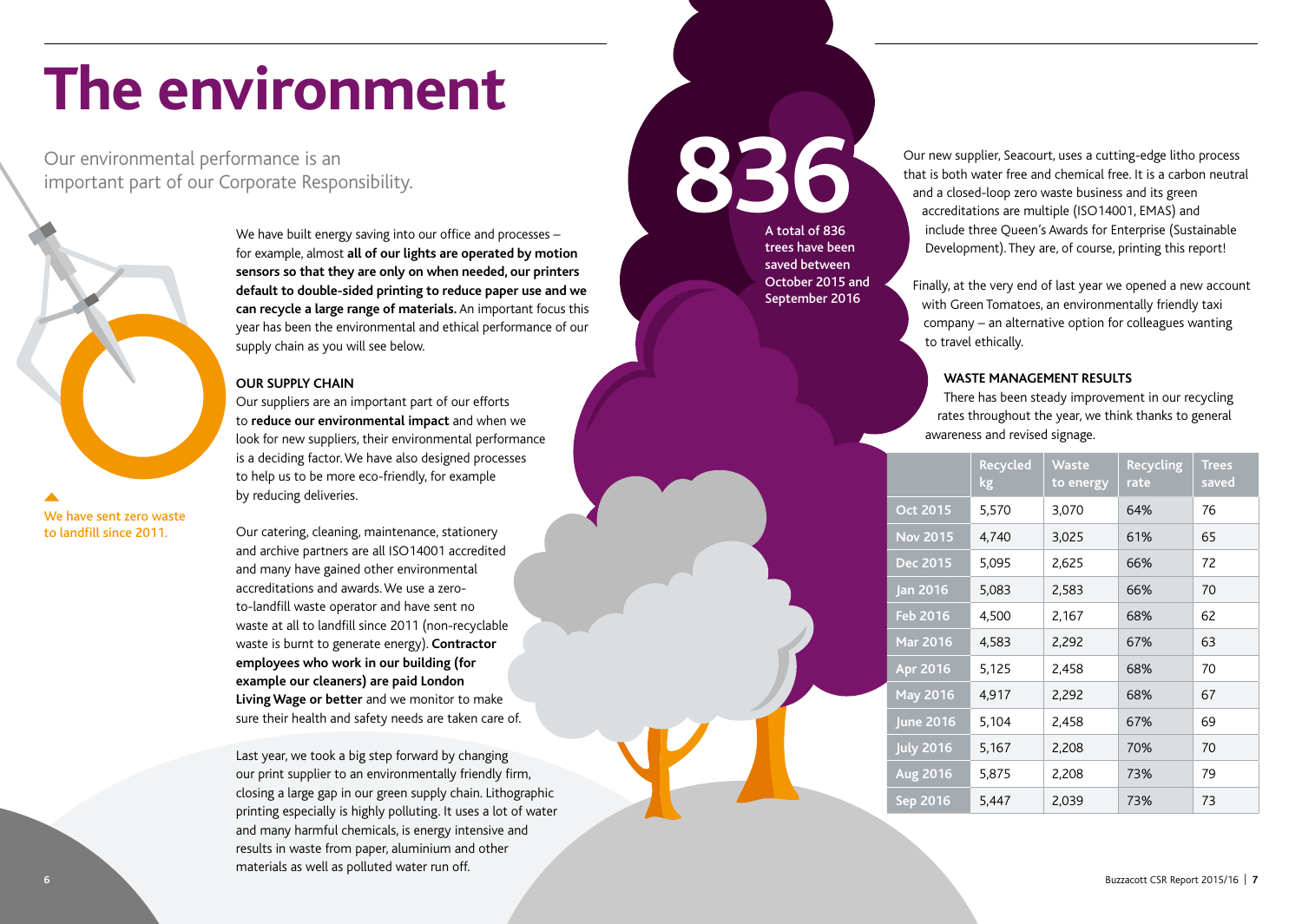# **Recipients**

Grant recipients 2015/16

| Alexandra Wylie                                   | Mama Academy                                                                     |  |  |
|---------------------------------------------------|----------------------------------------------------------------------------------|--|--|
| Tower Foundation*                                 | Mid Suffolk HOPS                                                                 |  |  |
| Asthma Relief Charity                             | Ministry of Stories*                                                             |  |  |
| <b>Birth Companions</b>                           | Norwood                                                                          |  |  |
| <b>British Red Cross</b>                          | Pathway                                                                          |  |  |
| <b>CHICKS</b>                                     | Refugee Action                                                                   |  |  |
| Congregation of the<br>Little Sisters of the Poor | Rewrite*                                                                         |  |  |
| Create (Arts Ltd)                                 | Snowflake School<br>for Children With Autism                                     |  |  |
| Friends of Greenwich<br>Peninsula Ecology Park    | St Vincent's Family Project                                                      |  |  |
|                                                   | The Proms at St Jude's<br><b>Tower Hamlets Education</b><br>Business Partnership |  |  |
| Grove Cottage                                     |                                                                                  |  |  |
| Hackney Playbus*                                  |                                                                                  |  |  |
| JusB                                              | Toyhouse*                                                                        |  |  |
| Magic Breakfast                                   | <b>Winnicott Foundation</b>                                                      |  |  |
|                                                   | Winston's Wish<br>Young & Inspired                                               |  |  |
|                                                   |                                                                                  |  |  |
|                                                   | Young Urban<br>Arts Foundation*                                                  |  |  |

To ask about anything in

**E** seawarde@buzzacott.co.uk

Ellie Seaward

**T** 020 7556 1385

### 66

"While I've got a lot on in both my work and personal life, it felt right and proper to give up some time to assist others and serve the community." **Mark Taylor, Tax Investigations & Dispute Resolution**

\* To find out a little more about these charities please see page 5.